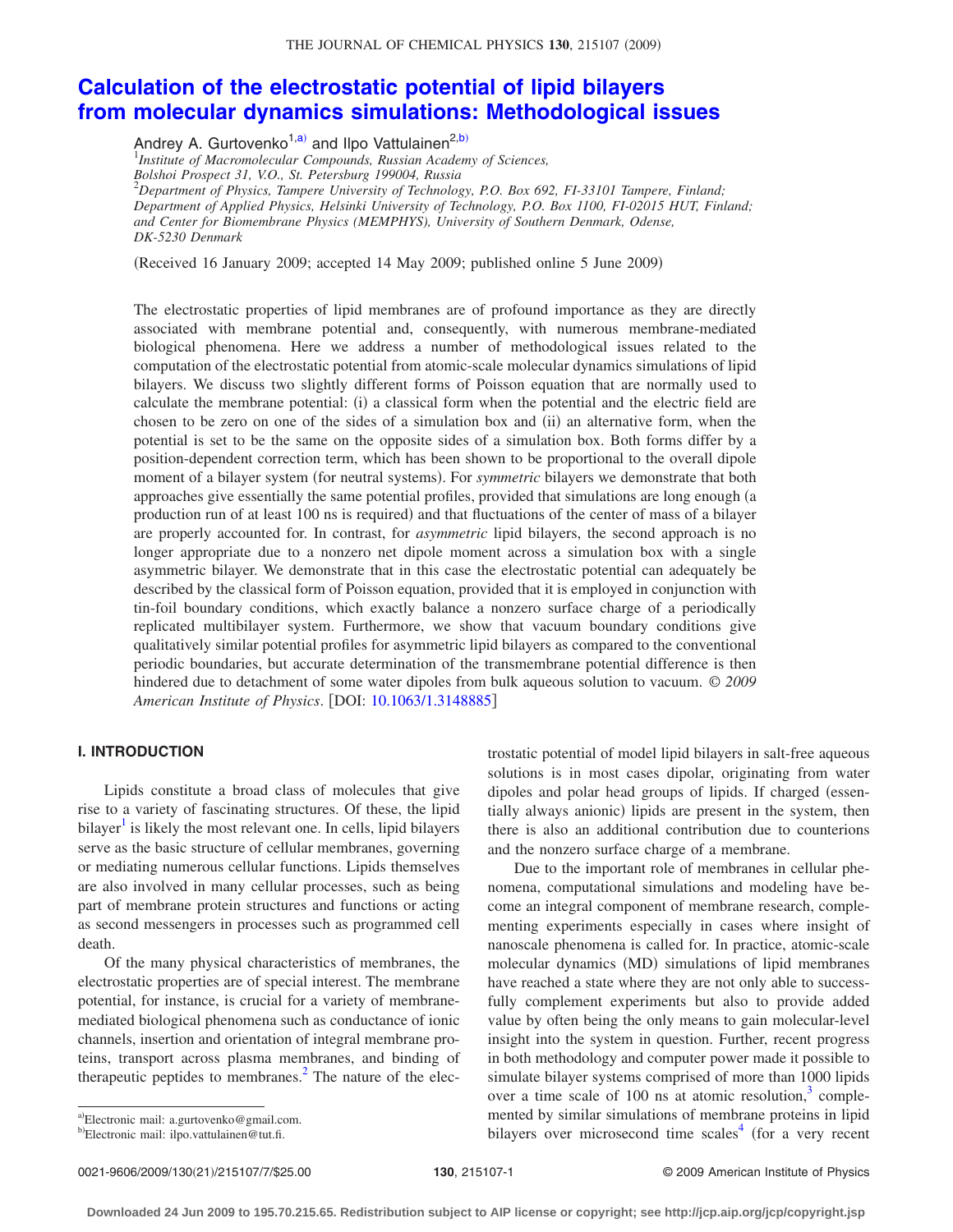<span id="page-1-0"></span>

FIG. 1. (Color online) Snapshots of the main three bilayer systems studied: (a) a symmetric POPC bilayer, (b) a single asymmetric POPC/POPE bilayer, and (c) a double POPC/POPE bilayer, two PC/PE bilayers being arranged in an antiparallel fashion.

overview of the area, see, e.g., Ref. [5](#page-6-4)). Larger bilayers over microsecond time scales have been successfully simulated using coarse-grained models. $6,7$  $6,7$ 

Significance of membrane potential for governing cellular functions underlines the importance of describing membrane electrostatics as accurately as possible. This in turn stresses the importance of methodological development to design novel and accurate tools for considering electrostatic properties of membranes. For example, while in principle the calculation of the electrostatic potential of a lipid bilayer is a seemingly straightforward task, in practice there are various issues one has to worry about. To highlight how sensitive this issue is, consider the membrane potential profile that can be computed using Poisson equation by twice integrating the charge density. In its classical form, the potential and the electric field are chosen to be nil in the middle of the water phase.<sup>8</sup> However, due to limiting sampling of atomic-scale MD simulations and fluctuations of the center of mass (CM) of a bilayer, the calculated electrostatic potential often has a nonsymmetric shape, sometimes also showing a nonzero potential drop across a symmetric lipid bilayer, which apparently is a pure artifact.

Recently, Sachs *et al.*[9](#page-6-8) proposed a new form for Poisson equation and the related boundary conditions; the potential was chosen to be the same on the opposite sides of a simulation box along the direction of the bilayer normal. This automatically ensures that the potential difference across a bilayer is nil. A drawback of the above approach is that on definition it cannot be applied to asymmetric bilayer systems, which are characterized by a nonzero dipole moment across a simulation box. Such a situation is encountered, e.g., in computational studies of electroporation phenomena in lipid membranes under external electric field.<sup>10–[15](#page-6-10)</sup> Another recent example is related to the development of more realistic membrane models, which would account for transmembrane lipid asymmetry that is an inherent feature in plasma membranes of living cells.<sup>16[,17](#page-6-12)</sup> Recently, it has been demonstrated that an asymmetric distribution of lipid molecules across a bilayer is able to give rise to a nonzero potential drop between the two membrane leaflets and, correspondingly, to a nonzero dipole moment across a simulation box.<sup>18[,19](#page-6-14)</sup>

The aim of this study is twofold. First, we discuss application of the two different forms of Poisson equation for calculating the electrostatic potential of a *symmetric* lipid bilayer. We show that for sufficiently long simulations both approaches give essentially the same potential profiles. Criteria for matching these conditions are discussed. Second, we consider several means to compute the electrostatic potential for *asymmetric* bilayers. We demonstrate that the electrostatic potential can be computed reliably with the use of the classical form of Poisson equation provided that tin-foil boundary conditions are applied.

### **II. METHODS**

## **A. Molecular dynamics simulations**

We performed atomic-scale MD simulations for both symmetric and asymmetric lipid bilayers. As for symmetric bilayers, we considered a bilayer comprised of 128 palmitoyl-oleoyl-phosphatidylcholine (POPC) lipids solvated in a box with about 5100 water molecules. An asymmetric lipid bilayer was built from POPC and palmitoyl-oleoylphosphatidylethanolamine (POPE) single-component monolayers consisted of 51 POPC and 64 POPE lipids, respectively; the bilayer was solvated by  $\sim$  5150 water molecules. The number of lipids in the opposite leaflets of the PC/PE membrane was chosen such that the equilibrium monolayer areas were identical in the PC and PE leaflets; this was done by using data from previous work for the average area per lipid in single-component POPC and POPE bilayers.<sup>18</sup> There is reason to mention that such an asymmetric bilayer has been shown to generate a nonzero dipole moment across a simulation box. $18$ 

To explore how boundary conditions affect the electrostatic properties of asymmetric PC/PE membranes, we considered two options. First, we employed a double bilayer setup<sup>9,[14,](#page-6-15)[19](#page-6-14)[–26](#page-6-16)</sup> and performed MD simulations of two PC/PE membranes arranged in an antiparallel (PC-PE to PE-PC) fashion in a box with  $\sim$  10200 water molecules. Such a setup nullifies an overall dipole moment of a simulation box and therefore is an excellent reference system to track down any possible artifacts related to the electrostatic properties of asymmetric membranes. Second, we studied a PC/PE membrane with vacuum boundaries (slab geometry). $27$  For doing that the size of the simulation box in the direction normal to the membrane surface was increased from  $\sim$ 9 to 30 nm.

Three main simulated systems (a symmetric PC bilayer and asymmetric single and double bilayer systems) are presented in Fig. [1.](#page-1-0) The trajectory for a single PC/PE bilayer was taken from Ref. [18.](#page-6-13)

Both POPC and POPE lipids were described by a unitedatom force-field of Berger *et al.*[28](#page-6-18) Water was modeled using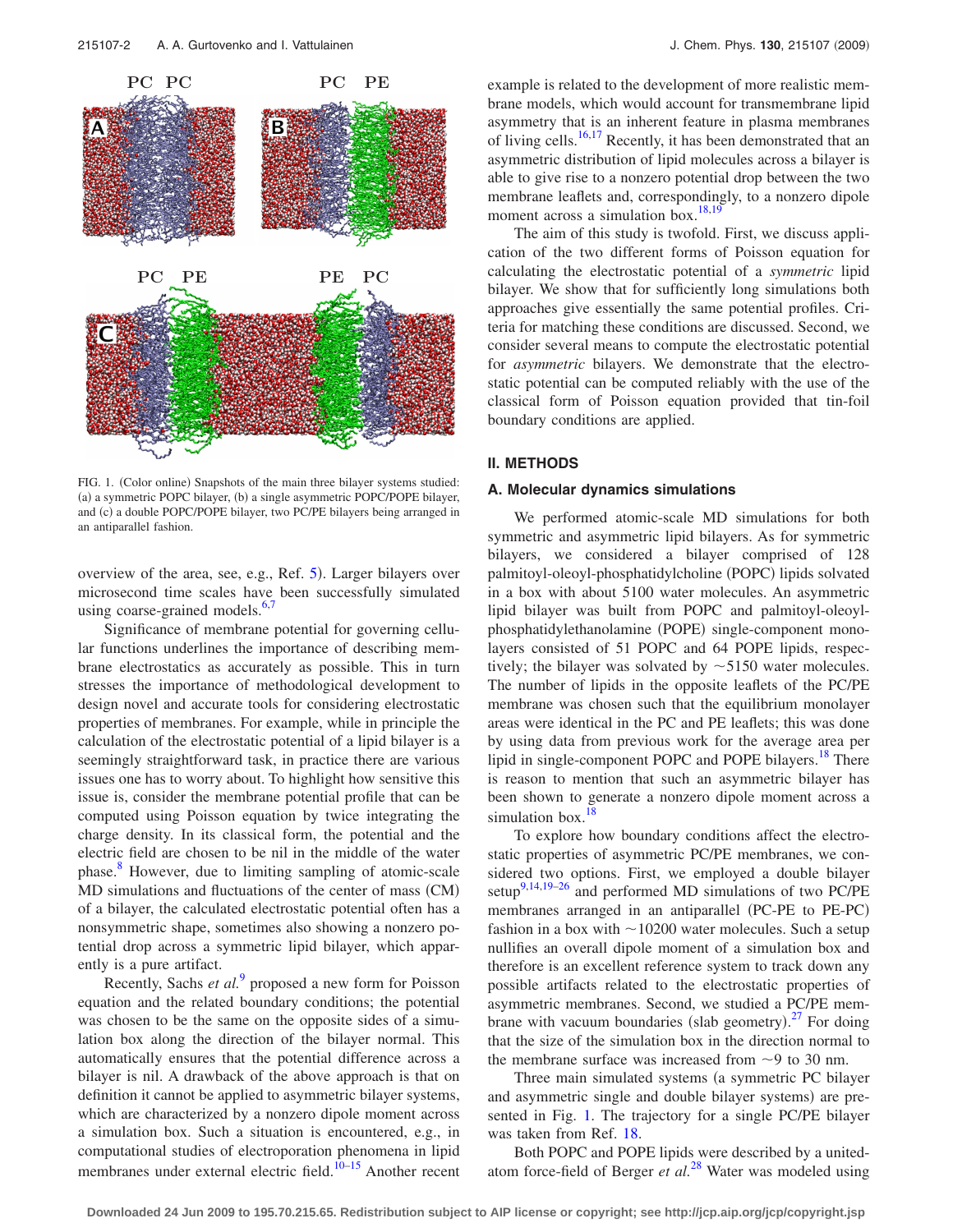the simple point charge model. $^{29}$  The Lennard-Jones interactions were cut off at 1 nm. The electrostatic interactions were handled through the particle-mesh Ewald method (PME) method. $30,31$  $30,31$  In the case of a PC/PE system with slab geometry a special correction term was applied to mimic the twodimensional Ewald sum  $(EW3DC \text{ method})$ .<sup>[27](#page-6-17)</sup> The simulations were performed at the physiological temperature  $(T=310)$  K). Pressure set to 1 bar was semi-isotropically coupled to a thermostat. The Berendsen scheme was employed for controlling both temperature and pressure.<sup>32</sup> Simulations of a PC/PE membrane with vacuum boundaries were performed in the *NVT* ensemble.<sup>27</sup> Periodic boundary conditions were applied in all three dimensions. The time step used was 2 fs. The simulation of a symmetric POPC bilayer, being based on the trajectory from our previous study, $33$  was extended to 240 ns, where the first 40 ns were skipped from subsequent analysis. The simulations of all three PC/PE bilayer systems were performed over a period of 100 ns each, using the last 70 ns for analysis. The GROMACS suite was used for all the simulations. $34$ 

## **B. Poisson equation**

The electrostatic potential across a lipid bilayer  $\Psi$  is linked with the charge densities  $\rho$  via the Poisson equation:

<span id="page-2-0"></span>
$$
\frac{d^2\Psi(z)}{dz^2} = -\frac{\rho(z)}{\varepsilon_0},\tag{1}
$$

where  $\varepsilon_0$  is the vacuum permittivity. We note that both  $\Psi$ and  $\rho$  are functions of position along the *z*-axis, which is perpendicular to the bilayer surface, i.e., Eq. ([1](#page-2-0)) has already been averaged over *x* and *y* coordinates.

In its classical formulation, the electrostatic potential is computed by integrating Eq.  $(1)$  $(1)$  $(1)$  twice under the following boundary conditions:  $\Psi_{\text{cl}}(0) = 0$  and  $E_{\text{cl}}(0) = 0$ , i.e., the potential and the electric field are chosen to be zero at  $z=0$ , which is usually chosen to reside at the center of the bulk water phase or in the center of the membrane. These choices eliminate both integration constants and for  $\Psi_{\text{cl}}(z)$  one finds<sup>35</sup>

<span id="page-2-1"></span>
$$
\Psi_{\rm cl}(z) = -\frac{1}{\varepsilon_0} \int_0^z dz' \int_0^{z'} \rho(z'') dz''.
$$
 (2)

Most lipid simulation studies employed Eq.  $(2)$  $(2)$  $(2)$  for computing the electrostatic potential.

Sachs *et al.*<sup>[9](#page-6-8)</sup> recently derived another form of the Poisson equation. They assumed that the electrostatic potential is the same on the opposite sides of a simulation box, i.e.,  $\Psi_S(0) = \Psi_S(L)$ , where *L* is the length of a simulation box in the *z*-direction. In this case the condition  $\Psi_{S}(0) = 0$  eliminates just one constant and the Poisson equation has the following form:<sup>9</sup>

$$
\Psi_{S}(z) = \Psi_{\text{cl}}(z) + Cz. \tag{3}
$$

<span id="page-2-2"></span>Here *C* is some constant; it can easily be determined from Eq. ([3](#page-2-2)) and the condition  $\Psi_S(0) = \Psi_S(L)$ , so one finally arrives at

<span id="page-2-7"></span>
$$
\Psi_{S}(z) = \Psi_{\text{cl}}(z) - \Delta(z),\tag{4}
$$

where

$$
\Delta(z) = \frac{z}{L} \Psi_{\text{cl}}(L). \tag{5}
$$

Thus, both approaches give equations for the electrostatic potential which differ only by a position-dependent correction term,  $\Delta(z)$ .

It is instructive to discuss the correction term  $\Delta(z)$  in more detail. With the use of Eq.  $(2)$  $(2)$  $(2)$  the term  $\Delta(z)$  reads

<span id="page-2-3"></span>
$$
\Delta(z) = \frac{z}{L} \Psi_{\text{cl}}(L) = -\frac{z}{\varepsilon_0 L} \int_0^L dz' \int_0^{z'} \rho(z'') dz''.
$$
 (6)

We now switch the order of integration in Eq.  $(6)$  $(6)$  $(6)$  and perform the integral over  $z'$ ,

$$
\Delta(z) = -\frac{z}{\varepsilon_0 L} \int_0^L dz'' \int_{z''}^L \rho(z'') dz'
$$

$$
= -\frac{z}{\varepsilon_0 L} \int_0^L (L - z'') \rho(z'') dz''.
$$
(7)

<span id="page-2-4"></span>The last expression can further be rewritten as follows:

$$
\Delta(z) = -\frac{z}{\varepsilon_0 L} \left[ L \int_0^L \rho(z'') dz'' - \int_0^L \rho(z'') z'' dz'' \right].
$$
 (8)

The first integral in Eq.  $(8)$  $(8)$  $(8)$  is simply the overall charge of a lipid bilayer system; it is equal to zero for neutral systems. The second integral is related to the overall dipole moment of the system along the direction normal to the bilayer surface (the *z*-axis). To demonstrate this, let us divide the simulation box in small slices *dz* along the *z*-axis. The dipole moment  $dP(z)$  of a single slice located at position *z* is given by

<span id="page-2-5"></span>
$$
dP(z) = [\rho(z)S_{xy}dz]z, \qquad (9)
$$

where  $S_{xy}$  is the bilayer area in the  $(x, y)$ -plane. Note that the expression in brackets is the charge of a slice. To get the total dipole moment of a system,  $P_{total}$ , one needs to integrate Eq.  $(9)$  $(9)$  $(9)$  over *z* from 0 to *L*. This way we arrive at

<span id="page-2-6"></span>
$$
P_{\text{total}} = S_{xy} \int_0^L \rho(z) z dz.
$$
 (10)

Finally, combining Eqs.  $(10)$  $(10)$  $(10)$  and  $(8)$  $(8)$  $(8)$  gives us the following expression for the correction term  $\Delta(z)$ ,

<span id="page-2-8"></span>
$$
\Delta(z) = \frac{z}{\varepsilon_0 V_{\text{system}}} P_{\text{total}},\tag{11}
$$

where  $V_{\text{system}}$  is the volume of a simulation box. Thus, a difference between the electrostatic potentials,  $\Psi_{cl}(z)$ and  $\Psi_S(z)$ , computed with the use of the two forms of Poisson equation turns out to be proportional to the overall dipole moment of a system provided that the system is electroneutral.

**Downloaded 24 Jun 2009 to 195.70.215.65. Redistribution subject to AIP license or copyright; see http://jcp.aip.org/jcp/copyright.jsp**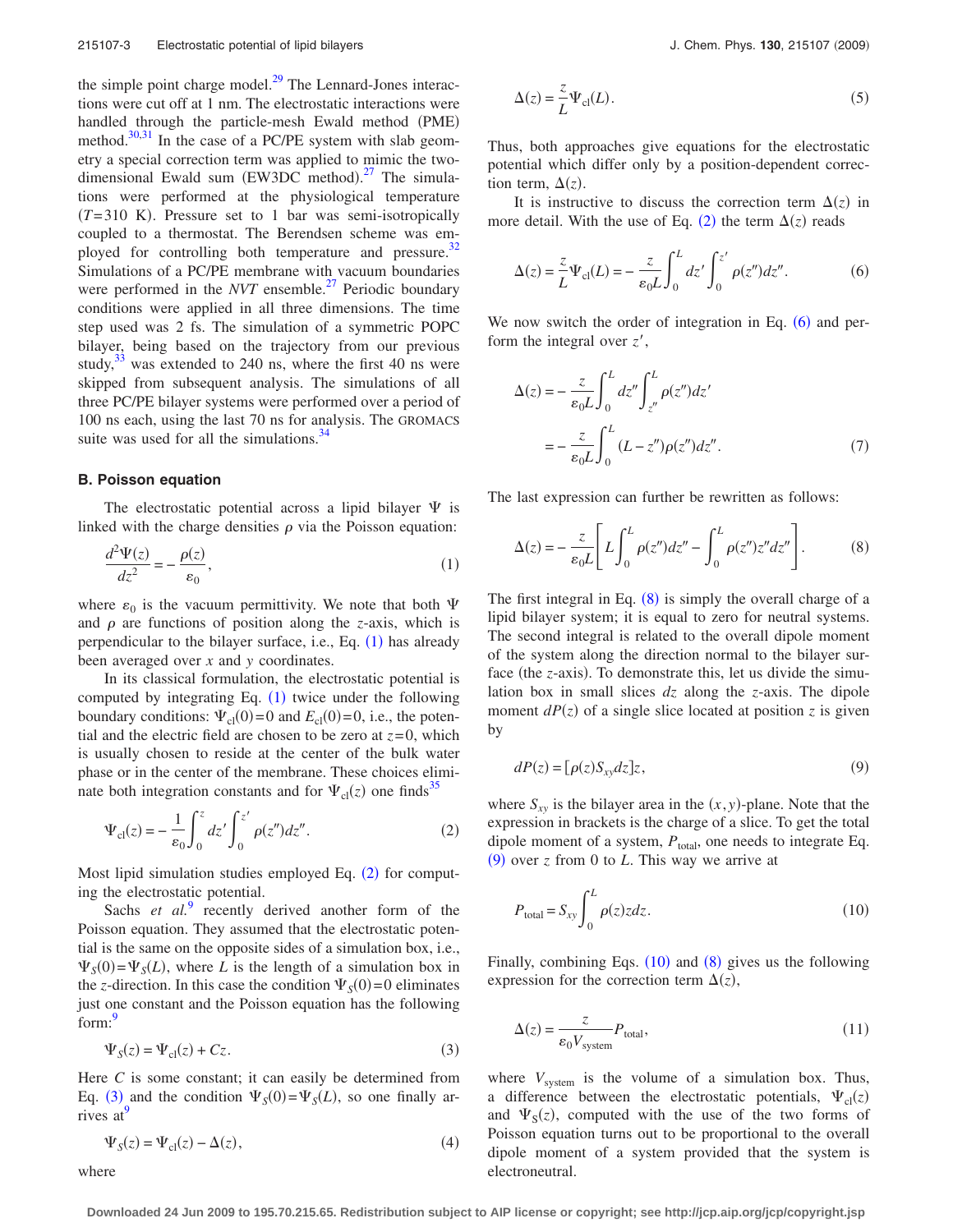#### **III. RESULTS AND DISCUSSION**

## **A. Symmetric lipid bilayers**

We start with a conventional symmetric lipid membrane, a POPC bilayer shown in Fig.  $1(a)$  $1(a)$  being a typical representative. To calculate the electrostatic potential, one needs to integrate the Poisson equation, see Eq.  $(1)$  $(1)$  $(1)$ . In practice, a simulation box is divided in thin slices along the *z*-axis and the charge density of each slice is determined as the partial charges of all atoms within the slice over the slice volume. These charge densities are then numerically integrated twice over simulation box with appropriate boundary conditions. It has to be emphasized at this point that sufficient precision should be maintained during decomposing the partial charges over finite slices. Otherwise, one can expect significant integration errors in the potential and field, especially for large membrane systems. Another source of errors is related to the use of pressure coupling, so that the size of a simulation box in the direction perpendicular to the bilayer surface (the z-axis) fluctuates around its average value with time and can therefore affect potential profiles. This can be eliminated by scaling coordinates of all atoms in every simulation frame back to the initial size of the box. We use such a scaled coordinate system throughout the paper.

By far most simulation studies of lipid bilayers have used the classical form of the Poisson equation  $[Eq. (2)]$  $[Eq. (2)]$  $[Eq. (2)]$  with boundary conditions  $\Psi_{cl}(0) = 0$  and  $E_{cl}(0) = 0$ , *z* being set to zero at the left-hand side of a simulation box along the  $z$ -axis.<sup>8</sup> In Fig. [2](#page-3-0) (top) we plot the electrostatic potential calculated following this recipe for a symmetric POPC bilayer. Figure [2](#page-3-0) (top) reveals a serious problem with the calculated potential profiles of a symmetric bilayer; the electrostatic potential turns out to be nonsymmetric. It is also very sensitive to the length of trajectory used for calculating the potential. Surprisingly, extending simulations to longer times does not make potential profiles more symmetric, see Fig. [2](#page-3-0) (top).

The origin of this artifact is closely related to the fact that the position of the CM of a bilayer with respect to  $z=0$  can fluctuate over the course of simulations. To eliminate this effect, one needs to center the positions of all atoms in the system with respect to the CM of a bilayer in each frame of simulations; accordingly  $z=0$  should be chosen at the bilayer CM. Figure [2](#page-3-0) (bottom) shows that such an approach indeed considerably improves the potential profile making it much more symmetric. Importantly, the electrostatic potential is now very slightly sensitive to the simulation time. In fact, one can observe such a sensitivity only in the water phase nearby the lipid/water interface, see inset in Fig. [2](#page-3-0) (bottom); the potential profile turns out to almost fully converge within 100 ns of production run. Therefore, the classical form of the Poisson equation gives symmetrical potential profiles for symmetrical PC bilayers provided that all atoms are centered with respect to the bilayer CM and the simulations are long enough (a production run of at least 100 ns is required).

However, there is yet another subtle detail which has not been brought about yet: the effects of undulations. Current state-of-the-art for lipid membrane simulations allows studies of bilayers that cover tens of nanometers<sup>3</sup> in the bilayer

<span id="page-3-0"></span>

FIG. 2. (Color online) (Top) Electrostatic potential  $\Psi(z)$  of a symmetric POPC bilayer as a function of distance *z* from the left-hand side of a simulation box along the  $z$  axis. The potential is calculated from Eq.  $(2)$  $(2)$  $(2)$  with boundary conditions  $\Psi_{cl}(0) = 0$  and  $E_{cl}(0) = 0$ . Shown are the results for nu-merical integration of Eq. ([2](#page-2-1)) when simulation trajectories of different lengths (from 10 to 200 ns) are employed. (Bottom) Electrostatic potential calculated from Eq.  $(2)$  $(2)$  $(2)$  as a function of distance  $z$  from the CM of a POPC bilayer, done individually for every frame of the simulation trajectory. The potential is chosen to be zero at the CM of the bilayer. Again, shown are results for simulation trajectories of different lengths (the inset shows a close-up view on the potential profiles in the water phase close to the interface).

plane. Even for membranes rich in cholesterol, undulations in systems of this size are rather pronounced, implying that a calculation of the charge density and the resulting potential profile is not a straightforward matter to do. Apparently, the most direct way to compute the electrostatic potential profile is to employ small systems that remain planar during the simulation time scale.

Note that due to the bilayer symmetry the essence of the membrane potential can be considered to be well characterized by the potential across a monolayer. For instance, for the POPC bilayer presented here we found an overall potential drop across a monolayer from the bilayer center to bulk water) to be  $\sim$  560 mV, see Fig. [2](#page-3-0) (bottom). In the past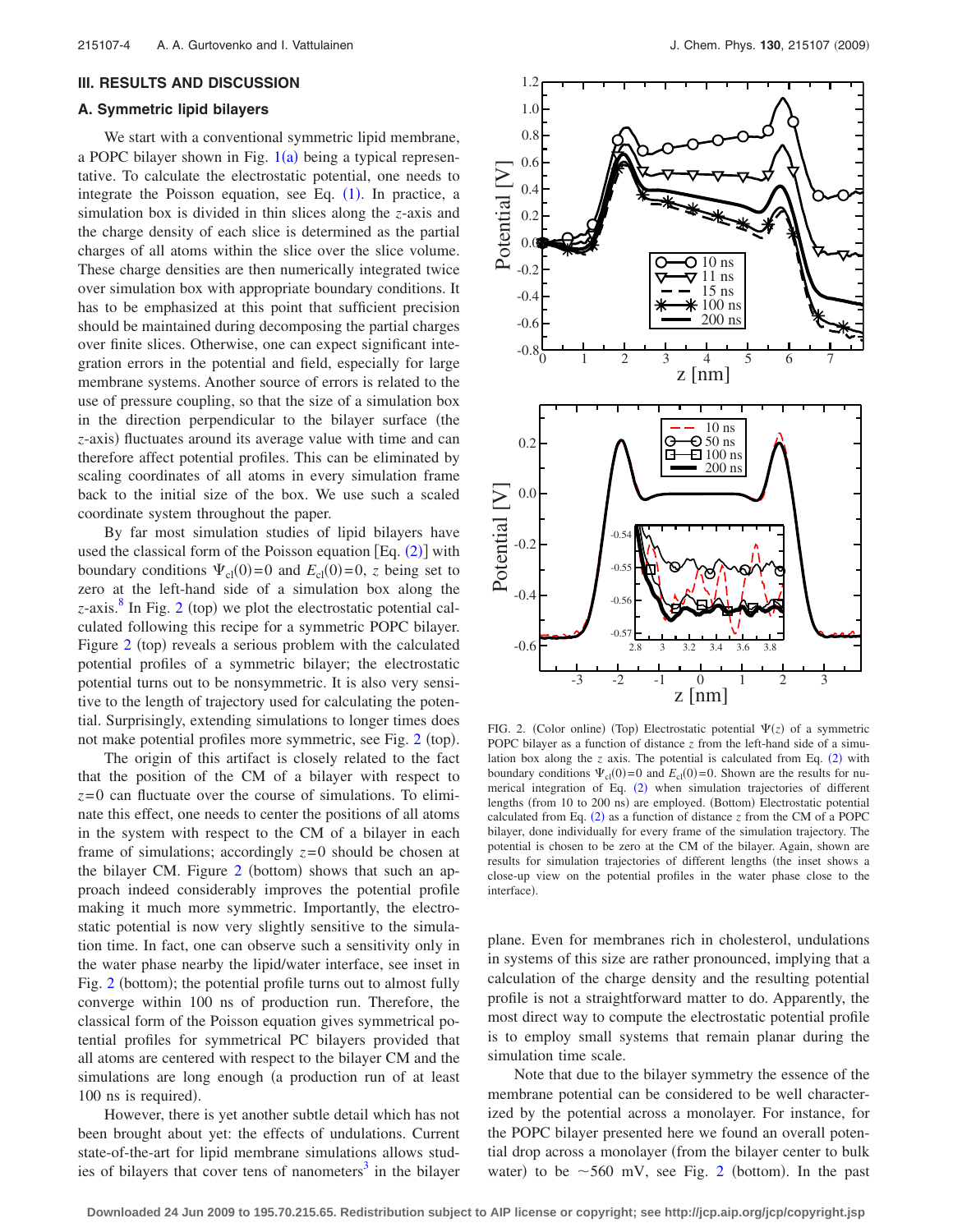<span id="page-4-0"></span>

FIG. 3. (Color online) Electrostatic potential of a symmetric POPC bilayer as a function of distance *z* from the left-hand side of a simulation box. Shown are results for the potential calculated using the approach by Sachs et al. (solid line) and the classical form of the Poisson equation (dashed line), see Eqs. ([4](#page-2-7)) and ([2](#page-2-1)), respectively. The latter potential profile was centered with respect to the bilayer center and then shifted such that *z*= 0 was located at the left side of a box.

many computational studies simply symmetrized the electrostatic potential over two bilayer leaflets and discussed the potential across a monolayer only. $33,35,36$  $33,35,36$  $33,35,36$  As we demonstrated, the potential profile of a symmetrical bilayer after centering with respect to the bilayer CM shows only a slight asymmetry, which disappears when simulation time goes up, see Fig. [2](#page-3-0) (bottom). This justifies the use of symmetrization for getting reasonable potential profiles, especially when simulation time scales are limited.

We conclude this section with a calculation of the electrostatic potential following the approach proposed by Sachs *et al.*[9](#page-6-8) The corresponding potential profile calculated over 200 ns trajectory is shown in Fig. [3.](#page-4-0) While the potential difference across a bilayer is by definition nil, i.e.,  $\Psi_S(0)$  $=\Psi_S(L)=0$ , the resulting potential turns out to be symmetric. Importantly, the approach by Sachs *et al.* and the classical method for calculating the electrostatic potential gives the same profiles, provided that the simulations are long enough and the potential calculated from Eq.  $(2)$  $(2)$  $(2)$  is centered with respect to the CM of a bilayer (note that in Fig. [3](#page-4-0) the latter potential profile is also shifted for the sake of comparison).

We emphasize that this finding is not surprising and can readily be expected from Eqs.  $(4)$  $(4)$  $(4)$  and  $(11)$  $(11)$  $(11)$ ; the only difference between the two approaches lies in the correction term  $\Delta(z)$ , which is proportional to the total dipole moment of a system  $P_{\text{total}}$ . The dipole moment  $P_{\text{total}}$  of a symmetrical lipid bilayer can be nonzero only if the length of simulations is limited, so that the full phase space is not sampled and the effects due to different fluctuations in the two leaflets have not averaged out. Otherwise,  $P_{total}$  is essentially zero for symmetrical bilayers and there is no difference between the two approaches, see also Fig. [3.](#page-4-0)

#### **B. Asymmetric lipid bilayers**

The situation becomes quite different when a bilayer system possesses a nonzero dipole moment across a simulation box. This can be encountered, e.g., in computational studies of electroporation phenomena in lipid bilayers; a constant external electric field is applied perpendicular to the bilayer surface to every atomic charge in the system, thereby inducing a nonzero potential difference at the opposite sides of a simulation box.<sup>10[–15](#page-6-10)</sup> Another example is an asymmetric lipid bilayer; transmembrane asymmetry in distribution of (both zwitterionic and anionic) lipid molecules across the bilayer gives rise to a nonzero potential drop in water phases separated by the asymmetric bilayer.<sup>18,[19,](#page-6-14)[26](#page-6-16)</sup>

Because the condition  $\Psi_S(0) = \Psi_S(L)$  is no longer fulfilled, the approach by Sachs *et al.*[9](#page-6-8) becomes inadequate for the bilayer systems with a nonzero net dipole moment and the classical formulation of the Poisson equation  $[Eq. (2)]$  $[Eq. (2)]$  $[Eq. (2)]$ should be used.

Note that if a simulation box has a nonzero dipole moment, it inevitably results in the appearance of surface charge on the box, or, for a system under periodic boundary conditions, on the periodically replicated multibilayer system. According to Tieleman, $\frac{11}{1}$  such a surface charge does not require a correction, provided that the Ewald summation method is employed to handle electrostatic interactions: the infinite Ewald lattice is implicitly embedded in a conducting medium with a certain dielectric constant. Most computational studies set this dielectric constant to infinity, which corresponds to so-called tin-foil boundary conditions. In our case such a choice is also appropriate since the dielectric constant of the bulk medium (water) is high. Thus, the surface charge on the periodically replicated multibilayer system is exactly balanced by tin-foil boundary conditions used in the Ewald summation.<sup>11</sup> Below we demonstrate that the classical form of the Poisson equation, being combined with tin-foil boundary conditions, does provide an adequate description of the electrostatic properties of asymmetric lipid bilayers.

To this end, we first calculate the electrostatic potential of a bilayer comprised of POPC and POPE singlecomponent monolayers, see Fig.  $1(b)$  $1(b)$ . The asymmetry in distribution of the zwitterionic phospholipids across the membrane gives rise to the asymmetric potential profile characterized by a nonzero potential difference of about 107 mV between the two water phases separated by the bilayer, see Fig. [4.](#page-5-0) This potential drop originates from the slight difference in dipole moments of the two leaflets of the asymmetric PC/PE bilayer. $18$  The PME method in conjunction with tin-foil boundary conditions was used to handle the long-ranged electrostatic interactions and the potential pre-sented in Fig. [4](#page-5-0) was calculated with the use of Eq.  $(2)$  $(2)$  $(2)$  with z chosen to be zero at the CM of the bilayer.

To demonstrate that the method used for calculating the electrostatic potential does not suffer from artifacts related to the overall nonzero dipole moment across a simulation box, we performed additional MD simulations of *two* PC/PE membranes arranged in an antiparallel (PC-PE to PE-PC) fashion, see Fig.  $1(c)$  $1(c)$ . Such a setup nullifies an overall dipole moment of a system,<sup>[2](#page-2-1)6</sup> so we can now use both Eqs. (2) and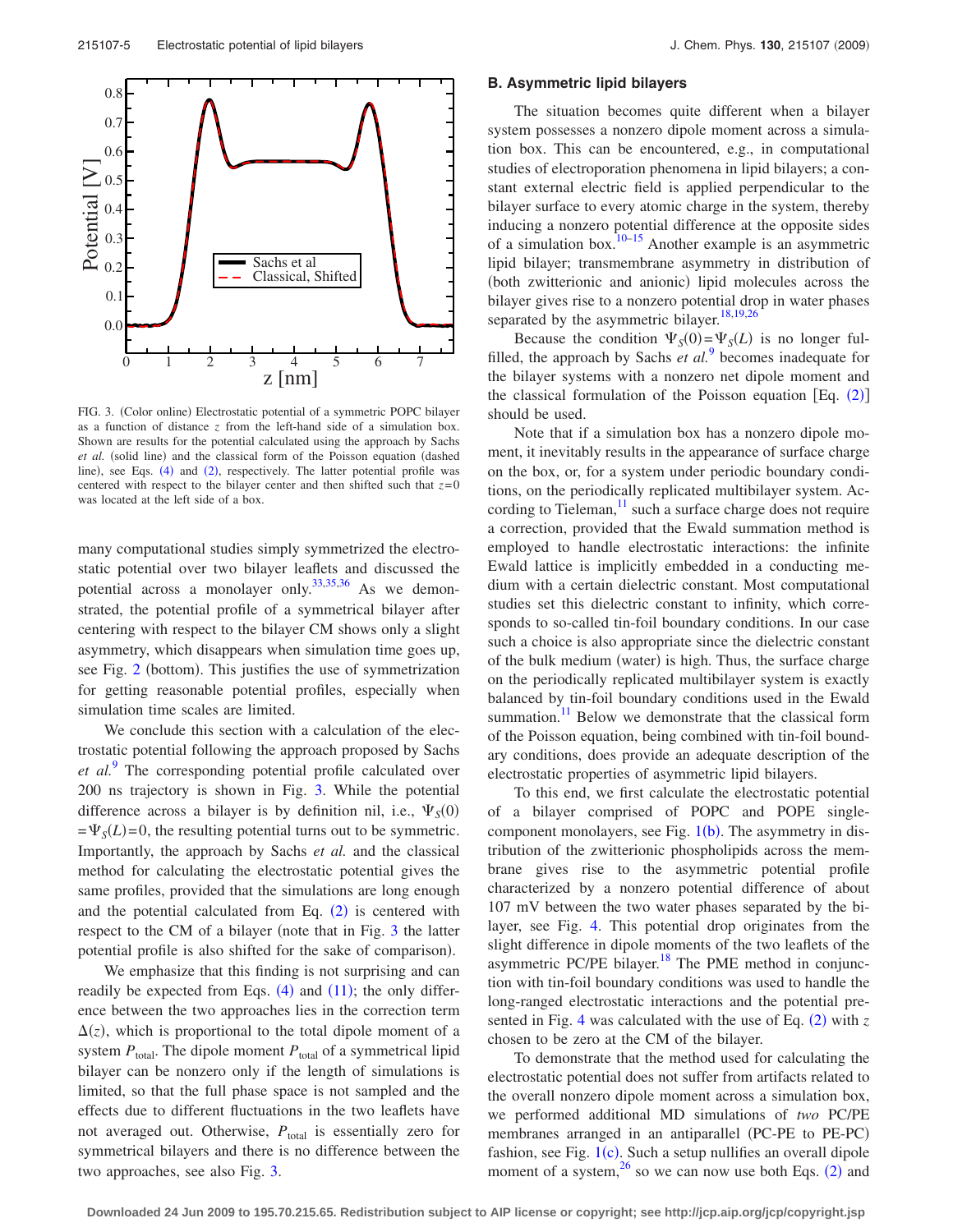<span id="page-5-0"></span>

FIG. 4. (Color online) Electrostatic potential of two asymmetric POPC/ POPE bilayers arranged in an antiparallel manner as a function of distance *z* from the CM of the left bilayer (solid line). The potential was centered and symmetrized with respect to the CM of the bilayer on the left-hand side. For comparison, the potential of a single POPC/POPE bilayer is shown dashed line).

([4](#page-2-7)) for calculating the potential. In practice, we chose to employ Eq. ([2](#page-2-1)) along with centering of the potential with respect to the CM of the bilayer on the left-hand side in a simulation box (the potential was symmetrized over two bilayers in a simulation box). The result of such calculations is shown in Fig. [4,](#page-5-0) while the overall potential drop across the simulation box is essentially zero, each of the PC/PE bilayers yield the asymmetric potential profile. Remarkably, the potential profile of a PC/PE bilayer, which is measured from the double bilayer simulations, turns out to be very similar to the potential profile calculated from single bilayer simula-tions (Fig. [4](#page-5-0)). What is more, the potential difference across a PC/PE bilayer was also found to be very close in both cases: 107 mV versus 100 mV for single and double bilayer simulations, respectively. This justifies the method used for calculating the electrostatic potential of a *single* asymmetric bilayer characterized by a nonzero net dipole moment.

To complete the picture, we also considered an alternative approach to nullify the overall dipole moment of a simulation box with an asymmetric lipid bilayer, namely, we performed simulations of a PC/PE bilayer with vacuum boundary conditions (slab geometry).<sup>[27](#page-6-17)</sup> Two vacuum slabs of around 10 nm were adjoined to the water phases on both sides of a bilayer. Such large vacuum regions are meant to ensure that the potential difference, although being nonzero at the positions where water phases end, drops to zero in vacuum at the opposite sides of a simulation box. The electrostatic potential for the PC/PE bilayer with vacuum boundary conditions was calculated with the use of Eq.  $(2)$  $(2)$  $(2)$  and is presented in Fig. [5](#page-5-1) (again, all atoms were centered with respect to the bilayer CM). First of all, the potential profile turns out to be qualitatively similar to what was observed for the system with conventional periodic boundary conditions. Second, it is seen that against expectations the potential does not return to zero at the opposite sides of a simulation box.

<span id="page-5-1"></span>

FIG. 5. (Color online) Electrostatic potential of an asymmetric POPC/POPE bilayer with vacuum boundary conditions as a function of distance *z* from the bilayer CM (solid line). For comparison, the potential of a POPC/POPE bilayer system with conventional periodic boundary conditions is shown by dashed line.

This is due to the fact that some of water molecules get detached from bulk solution during the course of simulations and can travel across the vacuum regions. This makes the charge density of the vacuum slabs nonzero. The implication is that the overall dipole moment of a simulation box again deviates from nil, this time due to the dipoles of detached water molecules. Such a "water noise" prohibits accurate determination of the intrinsic potential drop of an asymmetric PC/PE bilayer.

## **IV. CONCLUSIONS**

In this article, we addressed methodological issues of calculating the electrostatic potential from atomic-scale MD simulations of lipid bilayers. Two forms of the Poisson equation were explored. (i) A classical form, where the potential and the electric field are chosen to be zero at a certain position in a simulation box (normally, on one of the sides of the box along the direction of the bilayer normal). (ii) An alternative form, where the potential is set to be the same (equal to zero) on the opposite sides of a simulation box, as derived by Sachs *et al.*<sup>[9](#page-6-8)</sup> Both forms differ by a position-dependent correction term, which was shown to be proportional to the overall dipole moment of a bilayer system (for neutral systems).

For conventional *symmetric* bilayers, we have shown that both approaches give essentially the same potential profiles, provided that MD simulations are long enough and the fluctuation of the CM of a bilayer is properly taken into account in the classical method. In other words, if a symmetrical bilayer is properly equilibrated and the analyzed trajectory covers a time scale of at least 100 ns, the total dipole moment of the system is essentially zero, implying that the above mentioned correction term vanishes (and so does the difference between the two approaches).

In contrast with the symmetric bilayers, a simulation box with an *asymmetric* lipid bilayer is characterized by a non-